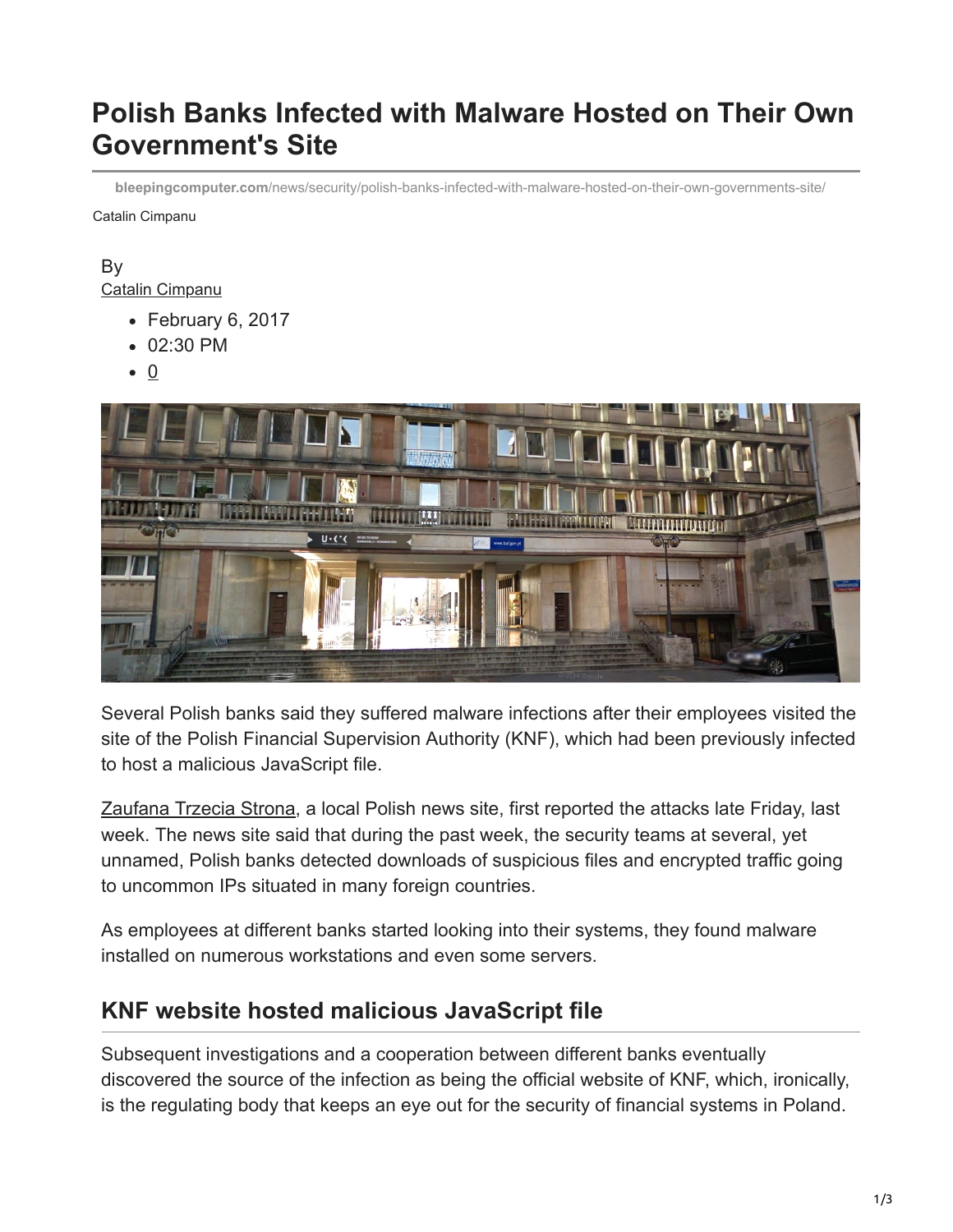According to reports, KNF's website had been compromised for well over a week, as an unidentified attacker had modified one of the site's JavaScript files.

| $\mathcal{C}$<br>10 www.knf.gov.pl<br>$\rightarrow$ |                                                        |                                                    |                    | G <sub>K</sub><br>க<br>☆                     |  |
|-----------------------------------------------------|--------------------------------------------------------|----------------------------------------------------|--------------------|----------------------------------------------|--|
| $A^+$<br>A <sup>-</sup>                             | Zwiększ czcionkę Wersja: KONTRASTOWA Przejdź do treści | Biuro Podawcze UKNF czynne jest w godz. 8.15-16.30 |                    |                                              |  |
| Komisja<br>Nadzoru<br>Finansowego                   |                                                        |                                                    |                    | 품품 English<br>Twój język: Polski<br>$\Omega$ |  |
| <b>HOME</b>                                         | <b>ONAS</b>                                            | <b>DLA RYNKU</b>                                   | <b>OPRACOWANIA</b> | <b>REGULACJE</b>                             |  |
|                                                     |                                                        |                                                    |                    |                                              |  |

# Na stronie prowadzone są prace serwisowe. Przepraszamy za utrudnienia.

### **KNF website** (via: Zaufana Trzecia Strona)

Visitors accessing the KNF website would load the malicious JavaScript file as part of the website's regular resources.

# **JavaScript file would lead to RAT infection**

The JavaScript code worked by opening a hidden iframe and forcibly downloading a file on the victim's computers. Users that discovered and executed this file would install a remote access trojan (RAT) on their computers.

According to Zaufana Trzecia Strona, this malware has a zero detection rate on VirusTotal and appears to be a new malware strain, never-before-seen in live attacks.

KNF's staff have cleaned their site and along with the affected banks, have reported the incidents to CERT.pl. They also released a [statement](http://www.cashless.pl/wiadomosci/bezpieczenstwo/2243-knf-zrodlem-cyberinfekcji-sektora-finansowego-bankowcy-uspokajaja-pieniadze-klientow-sa-bezpieczne) acknowledging the website hack on Friday, but haven't provided other details about the attack.

The affected Polish banks said the malware that infected their computers and servers encrypted its outgoing traffic and they weren't able to tell what the attackers stole.

# **No customer funds stolen**

Banks reassured their clients and said they haven't detected any unauthorized transactions, but only the mysterious outgoing traffic.